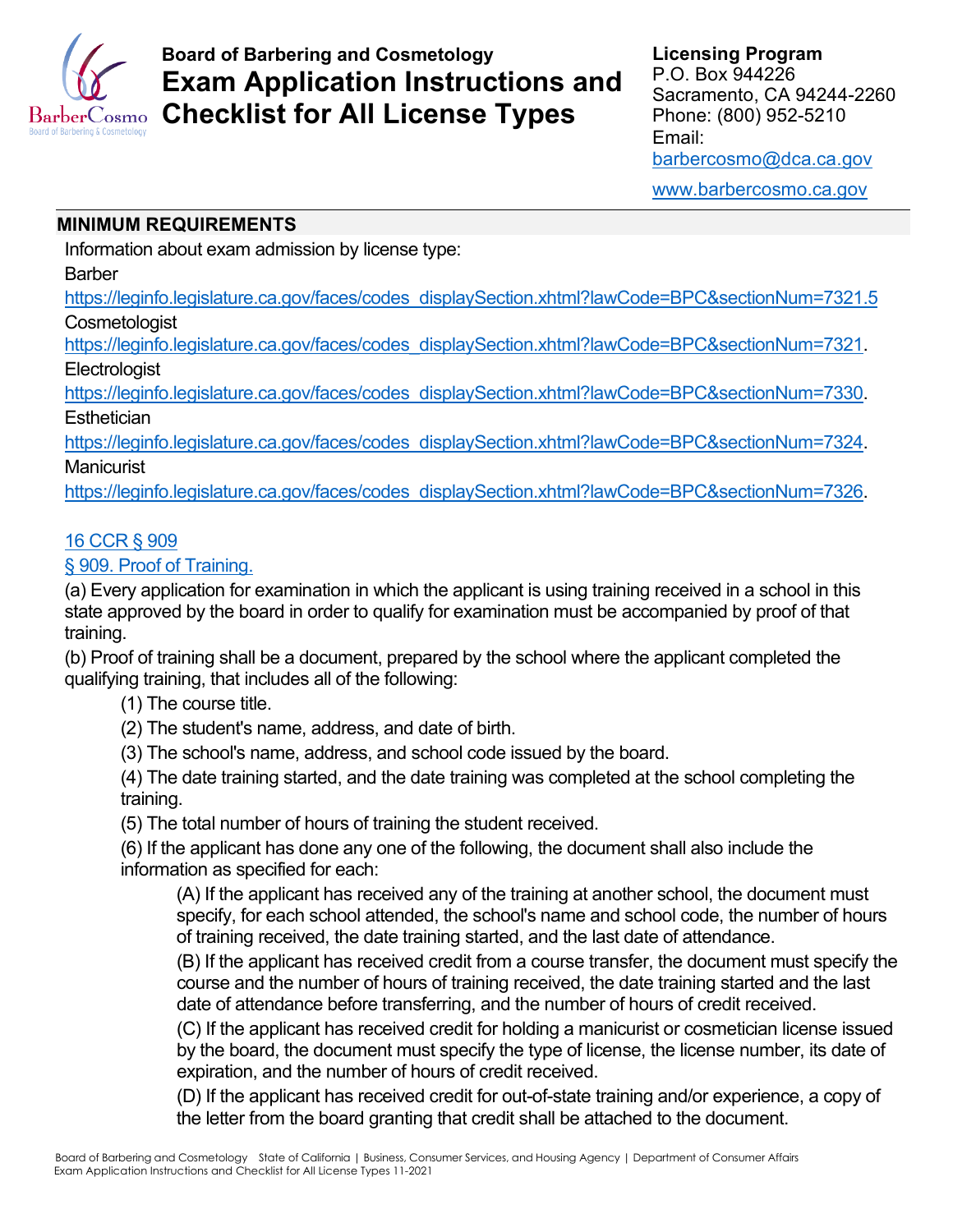(7) A statement confirming that the student has met the course curriculum requirements as specified by regulation.

(8) A statement, dated and signed under penalty of perjury by the school and the student, that all the information on the document is true and correct. The statement shall be worded as follows:

"We, the undersigned, certify under penalty of perjury under the laws of the state of California, that all the information contained herein is true and correct."

(9) The document must include the name and title of the individual signing for the school clearly printed or typed.

(c) The information contained in any proof of training document prepared by an approved school in this state must be clearly identified by the number and presented in the order specified in subdivision (b).

# [16 CCR § 924](https://govt.westlaw.com/calregs/Document/I4D37DC30D48C11DEBC02831C6D6C108E?viewType=FullText&originationContext=documenttoc&transitionType=CategoryPageItem&contextData=(sc.Default)&bhcp=1)

# [§ 924. Completion of Apprentice Training Program.](https://govt.westlaw.com/calregs/Document/I4D37DC30D48C11DEBC02831C6D6C108E?viewType=FullText&originationContext=documenttoc&transitionType=CategoryPageItem&contextData=(sc.Default)&bhcp=1)

(a) Upon successful completion or discontinuance of an apprenticeship program, the apprenticeship program sponsor shall issue to the apprentice a certificate of apprenticeship completion or discontinuance. The certificate of apprenticeship completion or discontinuance shall be signed by the instructor, the apprentice and the apprenticeship program sponsor.

(b) The certificate of apprenticeship completion or discontinuance shall be a document prepared by the program sponsor that contains all of the following:

- (1) Course title.
- (2) The apprentice's name, address, telephone number and date of birth.
- (3) The apprentice license number and social security number.
- (4) The program sponsor name and sponsor code issued by the board.
- (5) The total number of related training hours completed.
- (6) The date the apprentice training was completed or discontinued.

(7) The total number of hours of on-the-job training the apprentice has completed designated by subject matter.

- (8) Any training received in a prior board-approved apprenticeship program.
- (9) A statement confirming that the apprentice has or has not met the course curriculum requirements.

(10) A statement, dated and signed under penalty of perjury that all the information on the document is true and correct. The statement shall be worded as follows:

"We, the undersigned, certify under penalty of perjury under the laws of the state of California, that all the information contained herein is true and correct."

(c) Apprentices shall submit the certificate of apprenticeship completion and all other qualifying documents with their application to take the licensing examination.

For a list of approved schools as well as other relevant information regarding approved schools in California, please visit [https://www.barbercosmo.ca.gov/schools/.](https://www.barbercosmo.ca.gov/schools/)

For information regarding exams, including all exam bulletins, please visit [https://www.barbercosmo.ca.gov/applicants/national.shtml.](https://www.barbercosmo.ca.gov/applicants/national.shtml)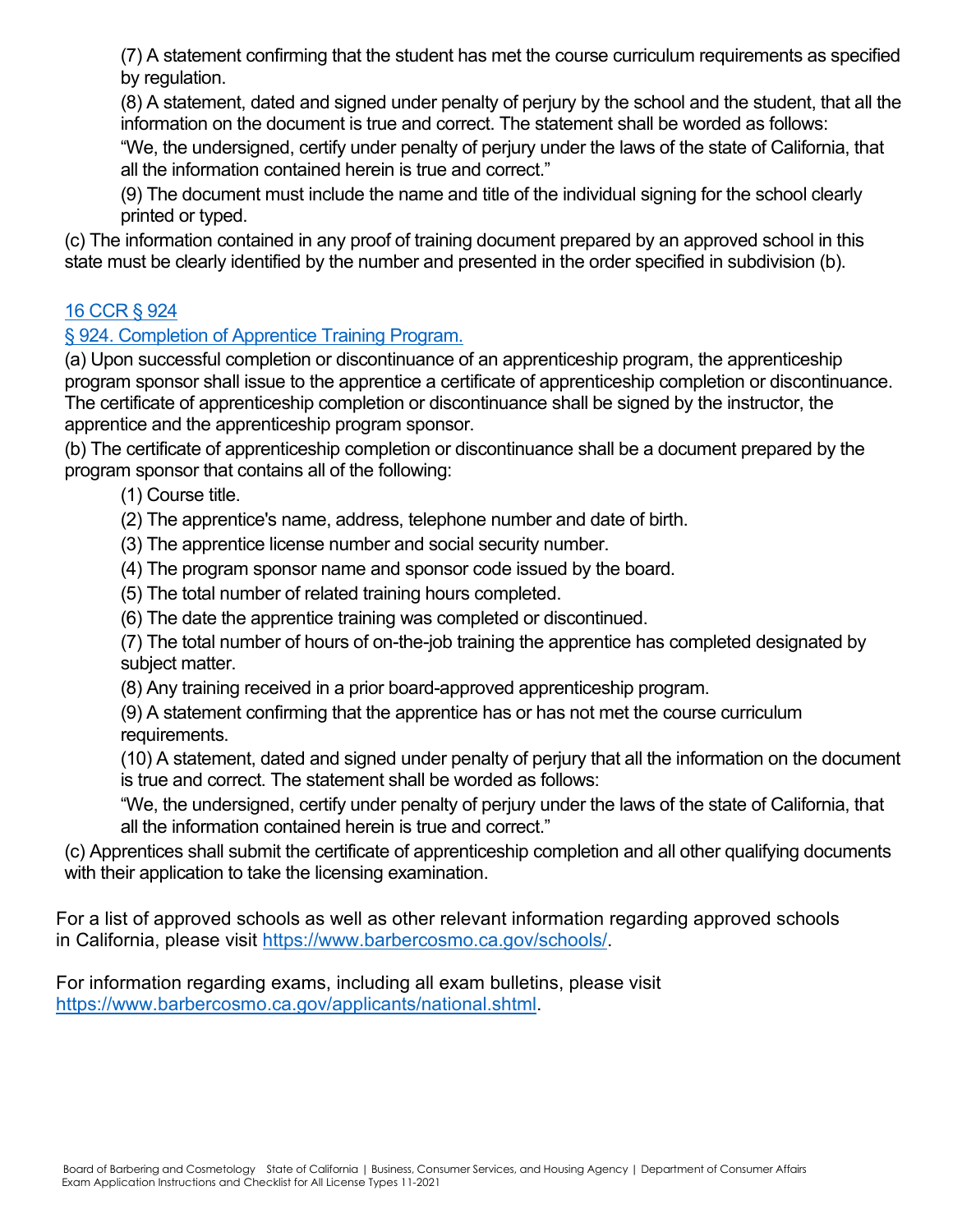# **GENERAL INFORMATION Helpful Hints:**

- If you have any questions about the status of your application, please first verify your check has been cashed. Allow 6 weeks weeks before inquiring about the status of your application via email after your check has been cashed. Please email [barbercosmo@dca.ca.gov](mailto:barbercosmo@dca.ca.gov) for inquiries about application processing.
- Make sure your application is complete with all attachments. Incomplete applications will be returned to you and will delay the processing and approval to take the exam.
- If you require an interpreter or interpreter/model, complete and attach an Application to use an Interpreter or Interpreter/Model Forms G & H. This must be attached to your examination application to be processed and for you to be able to bring an interpreter [\(https://barbercosmo.ca.gov/forms\\_pubs/forms/interpreter.pdf\)](https://barbercosmo.ca.gov/forms_pubs/forms/interpreter.pdf).
- If you need a reasonable accommodation, complete and attach a Request for Reasonable Accommodation form. This must be attached to this examination application to be processed [\(https://barbercosmo.ca.gov/forms\\_pubs/forms/ada\\_req\\_accom.pdf\)](https://barbercosmo.ca.gov/forms_pubs/forms/ada_req_accom.pdf).
- Visit the "Applicants" page of the Board's website and click on "Examination Information" for resources that will help you prepare for your examination [\(https://barbercosmo.ca.gov/applicants/national.shtml\)](https://barbercosmo.ca.gov/applicants/national.shtml).

**Reciprocity:** Before submitting application, please review Reciprocity application to see if you qualify to receive a California license without taking an exam [\(https://barbercosmo.ca.gov/forms\\_pubs/forms/reciprocity.pdf\)](https://barbercosmo.ca.gov/forms_pubs/forms/reciprocity.pdf).

**Convictions:** An applicant that has been convicted of or pled no contest to, a violation of any law of the United States, in any state, local jurisdiction, or any foreign country, must complete a [Disclosure Regarding Criminal Pleas/Conviction](https://barbercosmo.ca.gov/forms_pubs/forms/disc_crimpleas.pdf) [\(https://www.barbercosmo.ca.gov/forms\\_pubs/forms/disc\\_crimpleas.pdf\)](https://www.barbercosmo.ca.gov/forms_pubs/forms/disc_crimpleas.pdf).

**Disciplinary Action:** An applicant that has ever had any professional or vocational license or registration denied, suspended, revoked, placed on probation or other disciplinary action taken by this or any other governmental authority in this state or any other state, or any foreign country must complete a Disclosure [Regarding Disciplinary Action](https://barbercosmo.ca.gov/forms_pubs/forms/disc_discact.pdf) [\(https://www.barbercosmo.ca.gov/forms\\_pubs/forms/disc\\_discact.pdf\)](https://www.barbercosmo.ca.gov/forms_pubs/forms/disc_discact.pdf).

**Grounds for Denial:** Each applicant's credentials for licensure in California are reviewed on an individual basis. The Board has the authority to deny licensure based on [Chapter 10 of Division 3](http://leginfo.legislature.ca.gov/faces/codes_displaySection.xhtml?lawCode=BPC§ionNum=480.)  [of The Business and Professions Code Section 7403.](http://leginfo.legislature.ca.gov/faces/codes_displaySection.xhtml?lawCode=BPC§ionNum=480.)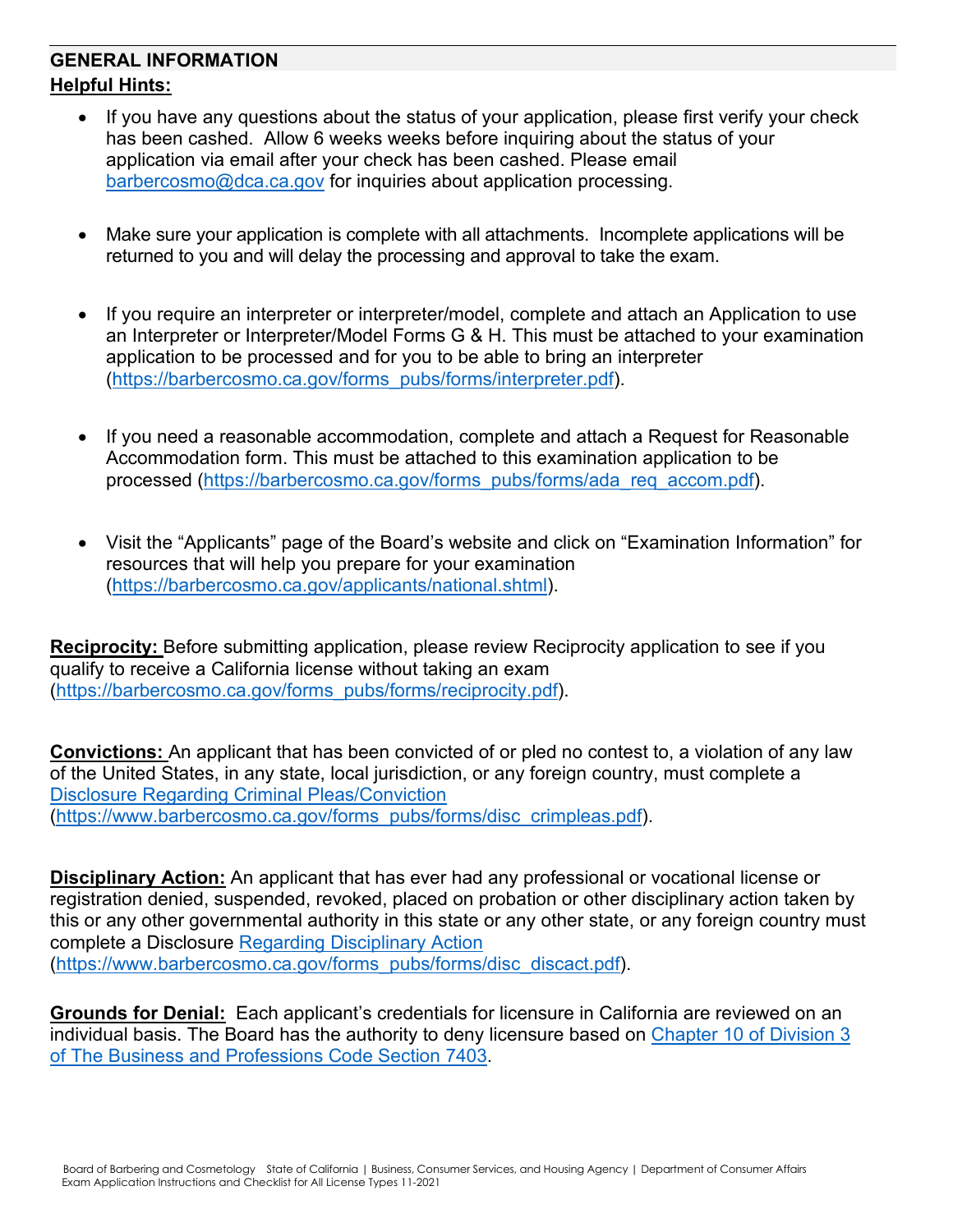## **Expedited Application Eligibility:**

#### **Honorably Discharged Veterans of the United States Armed Forces**

The Board of Barbering and Cosmetology is required to expedite the licensure process if you have served as active duty members of the Armed Forces of the United States and were honorably discharged. [\(Business and Professions Code \(BPC\) section 115.4\)](http://leginfo.legislature.ca.gov/faces/codes_displaySection.xhtml?lawCode=BPC§ionNum=115.4.)

For an application to be expedited, the applicant must:

• Submit his or her official orders issued by the Armed Forces of the United States indicating that he or she has been, or will be, honorably discharged.

#### **Admitted to the United States as a Refugee, Granted Asylum, or Have a Special Immigrant Visa Status**

BPC section 135.4 provides that the Board must expedite, and may assist, the initial licensure process for certain applicants described below. To have the application expedited, one of the following statements must apply to you:

- You were admitted to the United States as a refugee pursuant to section 1157 of title 8 of the United States Code;
- You were granted asylum by the Secretary of Homeland Security or the United States Attorney General pursuant to section 1158 of title 8 of the United States Code; or,
- You have a special immigrant visa and were granted a status pursuant to section 1244 of Public Law 110-181, Public Law 109-163, or section 602(b) of title VI of division F of Public Law 111-8, relating to Iraqi and Afghan translators/interpreters or those who worked for or on behalf of the United States government.

Satisfactory evidence must be provided in order to expedite your application. The following may be accepted as satisfactory evidence:

- Form I-94, Arrival/Departure Record, with an admission class code such as "RE" (Refugee) or "AY" (Asylee) or other information designating the person a refugee or asylee.
- Special immigrant visa that includes the "SI" or "SQ."
- Permanent Resident Card (Form I-551), commonly known as a "Green Card," with a category designation indicating that the person was admitted as a refugee or asylee.
- An order from a court of competent jurisdiction or other documentary evidence that provides reasonable assurance that the applicant qualifies for expedited licensure.